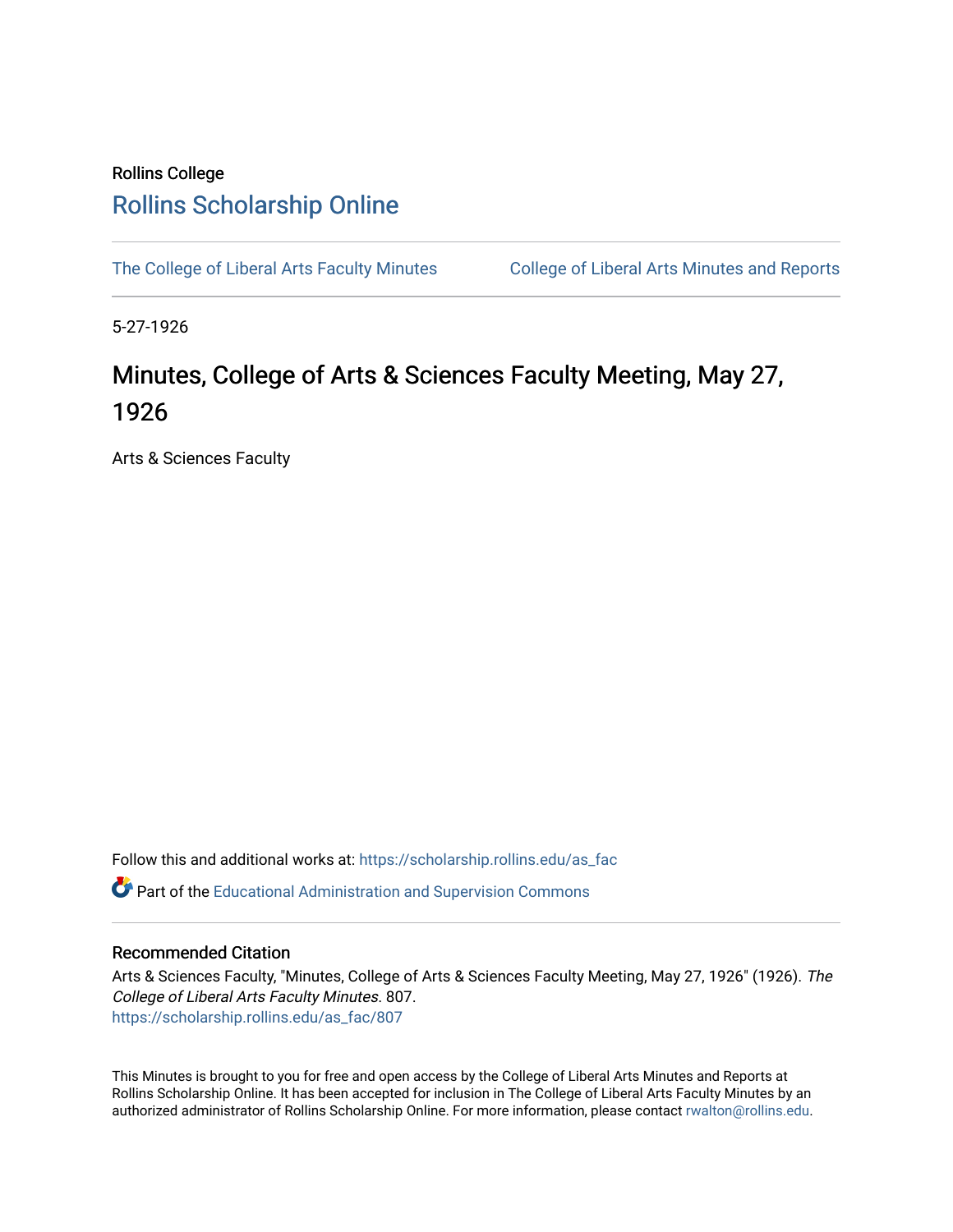Meeting called to order 3:30 P.M., Dean Sprague in the chair.

. The contract of the contract of the contract of the contract of the contract of  $\mathcal{A}$ 

The first business was the reading of the new Pan-Hellenic rules, by the Secretary. After some discussion a motion by Prof. Callahan and second by Dean Gartland, that the Faculty approve the Pan-Hellenic rules, with this proviso, that the rushing dates be moved up if the crowded state of the campus seems to demand it. Dates to be arranged by President Holt and Pan-Hellenic Council--Carried.

The list of Seniors asking for degrees was then read, and on motion of Prof. Callahan and second by Prof. Harris, these were recommended to the Trustees for receiving their degrees. Carried.

Prof. Harris moved, Dr. Boice second--that "cum Laude" be grant ed those having 88% or above. Carried.

Mr. winderweedle'a petition to take Spanish this summer and be allowed to carry 24 hours each semester next **year,** was then discussed. No motion to allow it made. Dropped. Miss w. Freeman petitioned to be allowed to make up the last three weeks of this semester's work and take examinations and get credit for same. On motion of Dr. Taintor and second by

Prof. Harris she was permitted to make up her back work by the beginning of next **year.** Carried.

Clarence **Draa** petitioned to present Latin as his required language for graduation. Prof. Harris moved it be allowedsecond, Mrs. Cass. Carried.

Prof. Callahan was asked to draw up pledge for Holt **Prize.**  Adjourned 5:20 P.M.